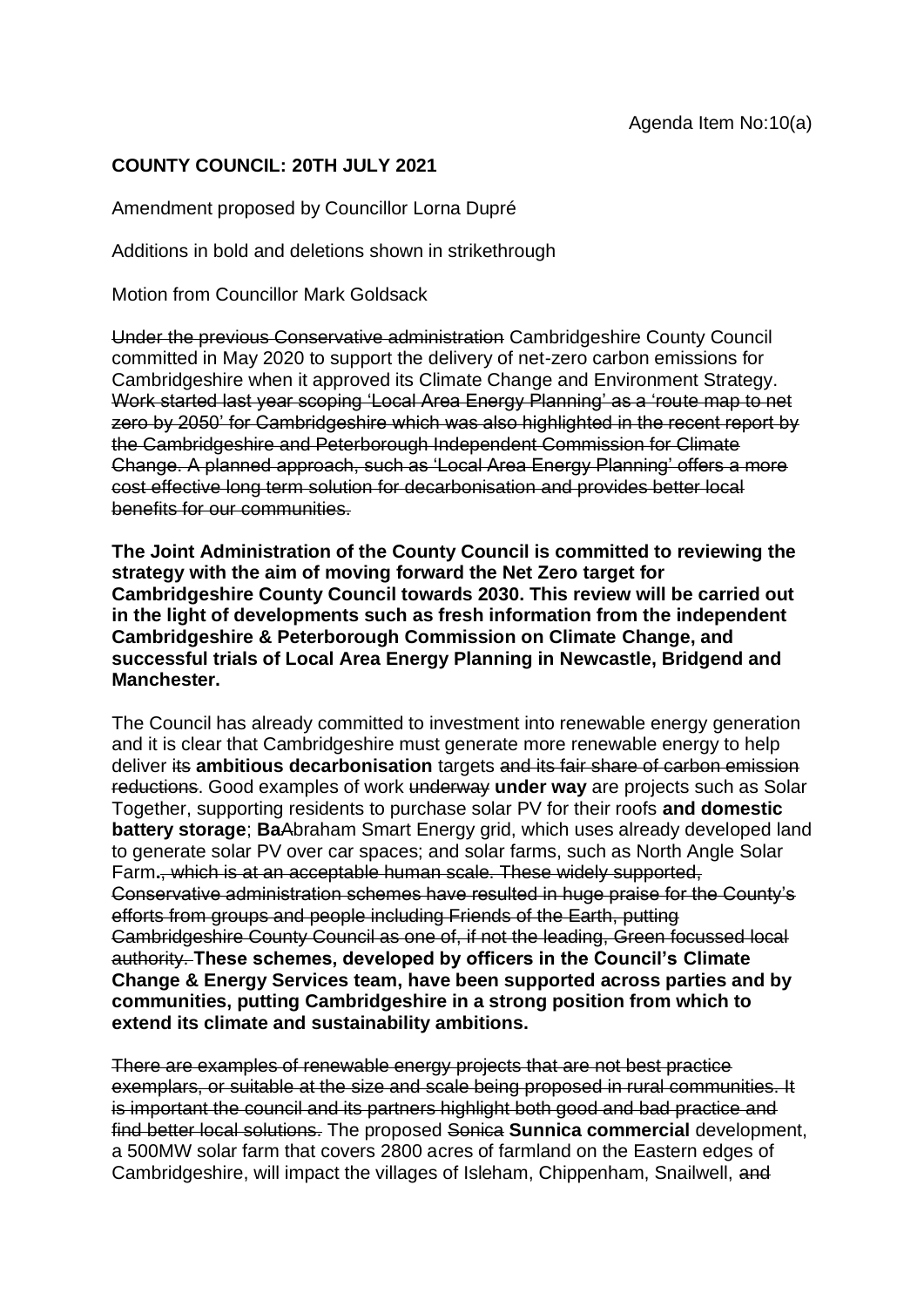Kennet**t**, **Burwell and Reach** plus a number of villages in West Suffolk. For context it is over 2100 football pitches worth of land and will change the rural nature of the countryside in just one project! The electricity generated by this project will feed directly into the National Grid at Burwell providing no local benefit. There are so many better ways to get the same volume of renewable energy generated in Cambridgeshire than private solar PV farms of this scale using greenfield sites in the countryside.

In the village of Isleham, the consultation undertaken by Sonica falls well short of the statutory minimum required. It was a late addition to the site plan and after most of the consultation work in neighbouring villages was undertaken. The good people of Isleham are being unheard and mis-treated by this process, despite several representations to Sunnica direct. **It is disappointing that communities including Isleham were included late in the initial round of consultation, and that COVID restrictions in force at that time limited the nature of the consultation that could be undertaken.** 

The planning decision for the proposed Sunnica Project falls under the legislation for Nationally Significant Infrastructure Projects that will ultimately be determined by the Secretary of State. As it stands the Sunnica Project is not supported by the relevant elected Members of West Suffolk District Council, East Cambridgeshire District Council, and Suffolk County Council, as the other relevant 'host' planning authorities. In addition, both local MP's; locally elected County Council members; and all local and neighbouring Parish/town councils stand against the development. **A joint response was made by this Council in December 2020 along with Suffolk County Council, East Cambridgeshire District Council, and West Suffolk Council, which acknowledged the need to increase renewable energy generation, while noting that no updates to the National Policy Statements for Renewable Energy Infrastructure had been produced to indicate that solar PV on the scale proposed is appropriate.**

This Council is requested to agree **resolves**:

- **to continue to work in partnership with Suffolk County Council, East Cambridgeshire District Council, and West Suffolk Council to make representations in respect of the Sunnica proposals as they develop.**
- The Chief Executive writes **to instruct the Chief Executive to write** to the Secretary of State to express concern at the size and scale of the proposed 500MW Sunnica solar farm on agricultural farmland**, the effect of COVID restrictions on opportunities for public engagement and the omission of some residents from the initial round of consultations, and the impact of the proposals on rural communities.** The letter is to propose that better solutions for generating this scale of renewable energy can be achieved through a combination of retrofitting solar PV on roofs of homes and businesses; on brownfield sites and with smaller scale solar PV farms that work in harmony with the local communities. Delivery can be achieved using 'Local Area Energy' planning which Local Authorities can lead in collaboration with their communities.